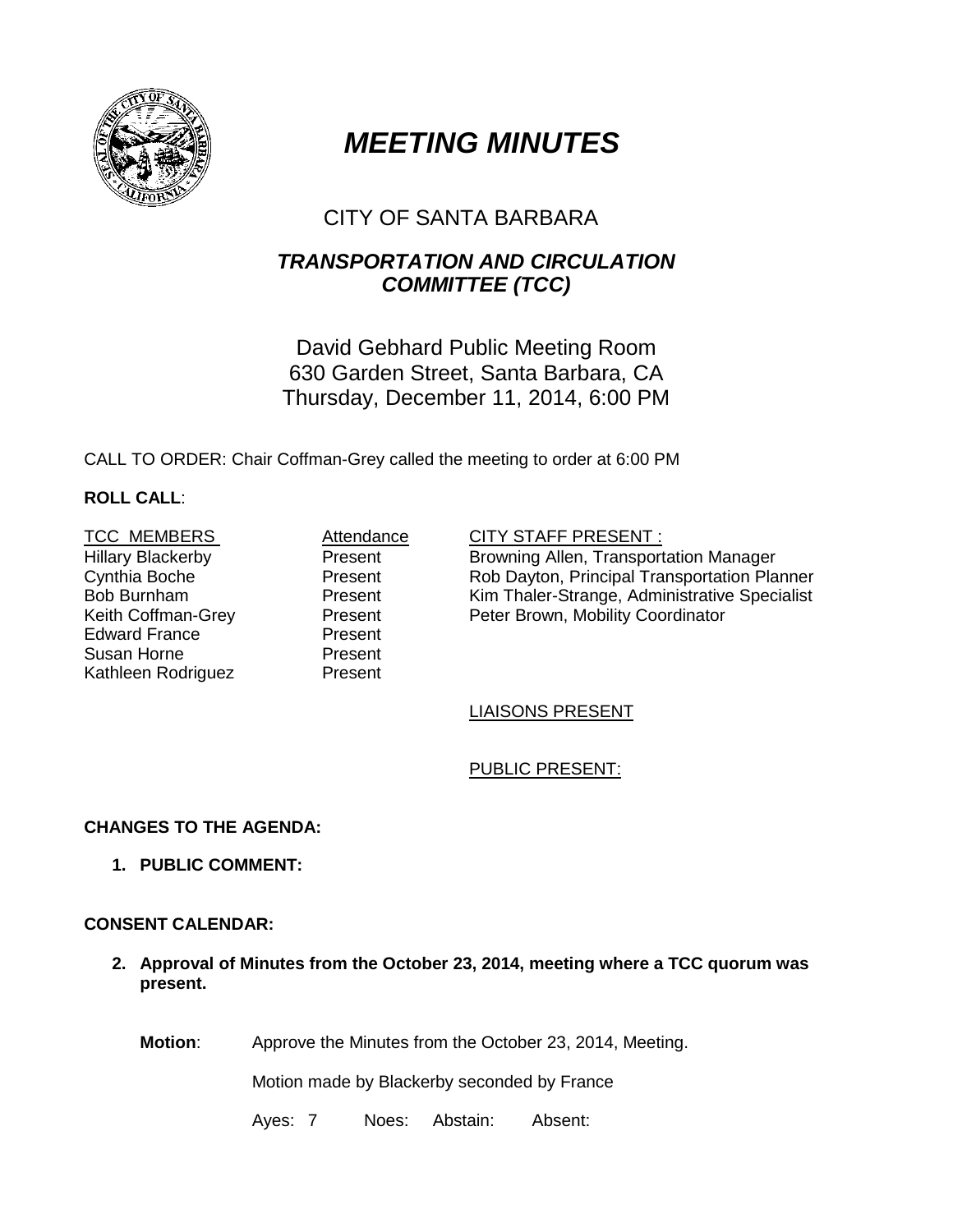### **REPORTS**

#### **3. Monthly MTD Report for October 2014**

Mr. Allen reminded the Committee that this is an informational item. Mr. Coffman-Grey pointed out that although there was a small drop in ridership, it remained stable.

#### **4. Sidewalk infill**

Rob Dayton, Principal Transportation Planner, introduced Peter Brown as the new Mobility Coordinator.

Mr. Brown presented a report in response to a request from the Committee about the sidewalk infill program. The report included background and history of the program as well as the criteria used for the sidewalk infill. The sidewalk infill program lost its dedicated funding source several years ago.

Mr. Burnham asked if the funding for the infill projects is coming from grants. Mr. Brown said yes, but the City also has matching funds from streets. Mr. Burnham asked about the methodology or means that staff will use to pursue other grants. Mr. Brown pointed out that with grant funding the applicants have to move away from the strict criteria. The CDBG funding deals with lower income neighborhoods. Mr. Allen pointed out that the other source of funding is Measure A funding. The La Cumbre sidewalk is an example of a Measure A project. Staff tries to use criteria as much as possible to match the application.

#### TCC COMMENTS

Ms. Blackerby pointed out that Oak Park is hard to get into, especially from the State Street side. It is a well-used park and very hard to get to without walking in the street on rough terrain. This will be a huge benefit for those who frequent the park.

Mr. France thanked staff for the presentation and echoed Ms. Blackerby's comments. He is pleased to see the different projects and how much staff has leveraged money through various grants. He also noted that some projects have had infill as a part of them. This presentation shows that the City is really on top of it.

Mr. Burham asked about the remaining projects and how infill is integrated with real property, such as in areas where the street is narrower. How does this interface in an area with vegetation and overgrowth? How much is cut into vegetation and overgrowth to create a proper sidewalk? Mr. Brown replied that one of the reasons we reference real property is because there are neighborhoods where sidewalk is non-existent and most residents don't want to have sidewalk put in. Mr. Allen added that there are areas where people have encroachments in the public right of way, which creates a challenge when installing sidewalk. The City's Real Property Division works with the Transportation Division and the residents.

Ms. Horne asked about the location of sidewalk for the project on La Cumbre where there is a big bush and a large tree. Mr. Brown noted that the City has done a good job of saving the street trees. The Project Engineer, Eric Goodall, is working with the City Arborist regarding that tree, and every effort will be made to save it. Street trees are handled on a case by case basis. Ms. Horne also asked if there is green space next to the curb, and then sidewalk, or is sidewalk always next to the curb. Mr. Brown replied that is a parkway and the City has many places